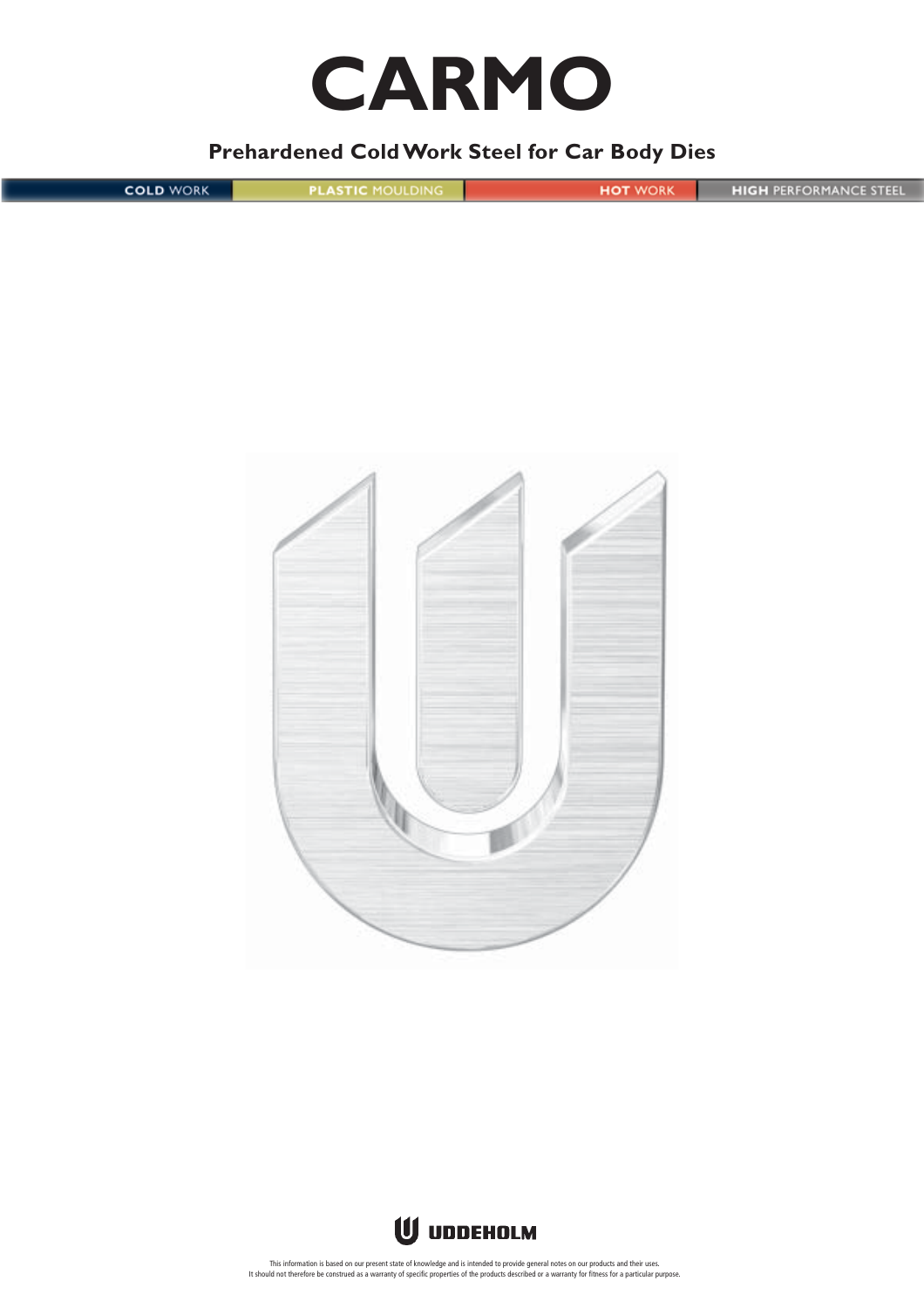## **General**

Carmo is a high-strength, flame-, induction- and through hardening steel delivered prehardend to 240–270 HB.

The surface of the steel can be flame-hardened without water cooling to a hardness of  $58 \pm 2$  HRC. The depth of hardness is normally 4–5 mm and the hardened and tempered matrix is a good base for the flame-hardened layer.

The steel can be easily repair welded.

| Typical<br>analysis % | 0,6                       | Si<br>0.35 | Mn<br>0.8 | Cr<br>4.5 | Mo<br>0.5 | 0.2 |
|-----------------------|---------------------------|------------|-----------|-----------|-----------|-----|
| Delivery<br>condition | Prehardened to 240-270 HB |            |           |           |           |     |
| Colour code           | Red/violet                |            |           |           |           |     |

## **Applications**

Carmo is a cold work tool steel which has been developed together with the automotive industry. Its analysis has been balanced to give **one** universal tool steel for car body dies instead of the several steel grades (flame hardening and through hardening grades) which are normally used.

The steel can be used in the flame-hardened or in the through-hardened condition for blanking and forming of both car body parts (thin sheet) or structural parts (thicker sheet).

## **Properties**

## **MECHANICAL PROPERTIES**

Typical values at room temperature, 270 HB.

| Tensile strength<br>R <sub>m</sub><br>N/mm <sup>2</sup> | 870 |
|---------------------------------------------------------|-----|
| Yield point<br>$Rp0,2$<br>N/mm <sup>2</sup>             | 670 |
| Elongation $A_5$ %                                      | 15  |
| Reduction of area Z %                                   | 50  |

## **OTHER IMPORTANT PROPERTIES**

Total tooling economy, i.e. minimizing the **total** cost incurred in running the tool—including down-time and maintenance—is important in presswork operations. It is of particular importance in the automotive industry where very large, automated press-lines are operating to a just-in-time concept. This puts very special requirements on the steels used for the tooling:

- high toughness for maximum safety in operation
- high wear resistance to achieve the number of parts required
- easy maintenance to minimize press downtime.

These requirements are fully met by Carmo. The toughness of Carmo is much better than for the steel types A2 and D2.

The wear resistance of Carmo is very similar to that of A2. Repair welding of Carmo is easy.

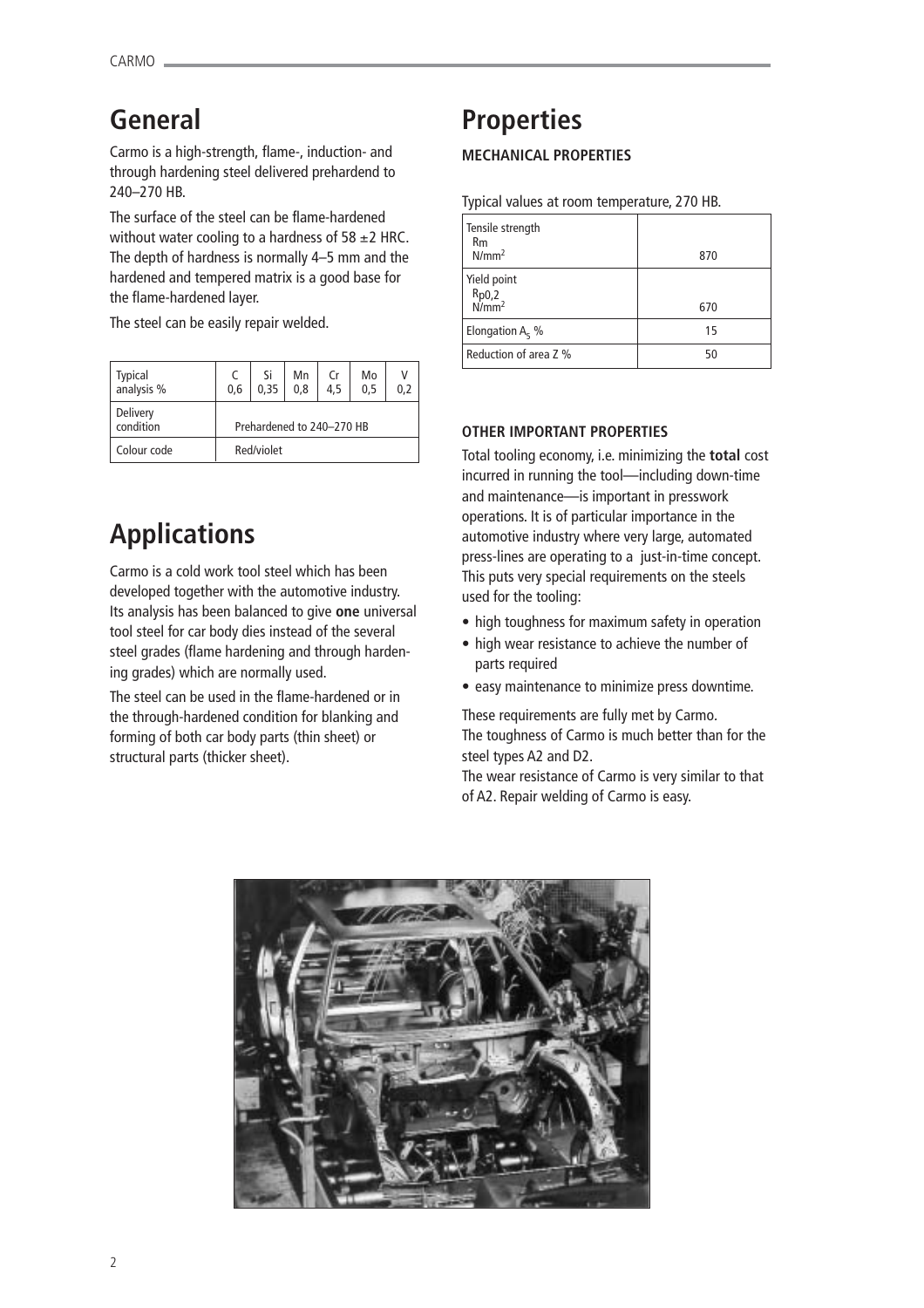## **Heat-treatment**

## **STRESS RELIEVING**

Temperature: 550–650°C (1020–1200°F). Holding time: 2h. Cooling in furnace to 500°C (930°F), then in air.

## **HARDENING**

For through hardening following temperatures and times are recommended:

Pre-heating temperature: 600–700°C (1110– 1290°F).

Austenitizing temperature: 950–970°C (1740– 1780°F), normally 960°C (1760°F).

Holding time: 30–45 minutes.

The tool should be protected against decarburization during hardening.

Hardness HRC Hardness as a function of austenitizing temperature



123 <sup>123</sup>Risk for grain growth and reduced toughness.

## **QUENCHING**

- High speed gas/circulating atmosphere
- Saltbath 200–550°C (390–1020°F)
- Fluidized bed 200–550°C (390–1020°F).
- Note 1: Quenching should not be interrupted until the part has cooled down to 25°C (75°F). Otherwise the part may shrink after tempering.
- Note 2: Temper immediately after quenching.
- Note 3: Quenching in oil is not recommended.

## Core hardness as a function of diameter for air cooling



## **TEMPERING**

The tempering temperature for the required hardness may be determined by means of the tempering graph. Temper twice. Lowest tempering temperature 200°C (390°F). Holding time at temperature minimum 2 hours.

## **SURFACE HARDNESS AFTER TEMPERING**



## **IMPACT STRENGTH**

Room temperature. Specimen size: 7 x 10 x 55 mm unnotched. Hardened at 960°C (1760°F). Quenched in air. Tempered twice.

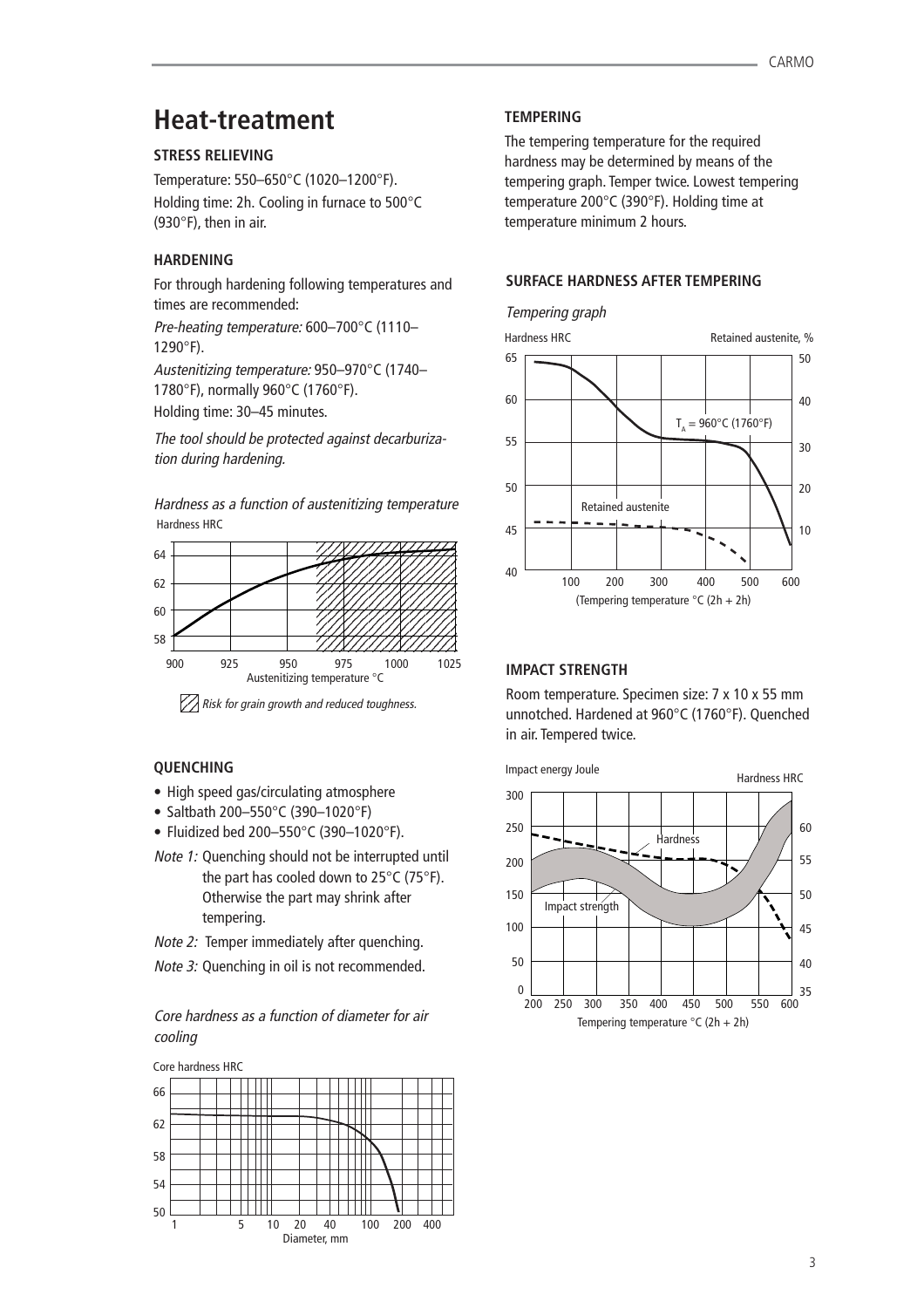## **Machining End milling recommendations**

The machining data provided below are intended as a guideline to help find the optimal conditions. The data were obtained from tests made in the prehardened condition. More detailed information can be found in Uddeholm "Machining Recommendations".

## **TURNING**

|                                             | Turning with<br>carbide      |                                                   | Turning with<br>high speed |
|---------------------------------------------|------------------------------|---------------------------------------------------|----------------------------|
| Cutting data<br>parameters                  | Rough<br>turning             | Fine<br>turning                                   | steel<br>Fine turning      |
| Cutting speed<br>$(v_c)$<br>m/min<br>f.p.m. | 130-180<br>425-590           | 180-230<br>590-755                                | $18 - 23$<br>$60 - 75$     |
| Feed (f)<br>mm/r<br>i.p.r.                  | $0,3-0,6$<br>$0,012 - 0,023$ | $-0,3$<br>$-0,012$                                | $-0,3$<br>$-0,012$         |
| Depth of cut $(a_n)$<br>mm<br>inch          | $2 - 6$<br>$0,08 - 0,23$     | $-2$<br>$-0,08$                                   | -2<br>$-0,08$              |
| Carbide<br>designation ISO                  | P20-P30<br>Coated<br>carbide | P <sub>10</sub><br>Coated<br>carbide or<br>cermet |                            |

## **MILLING**

## **Face and square shoulder milling**

| Cutting data parameters                   | Milling with carbide<br>Rough milling<br>Fine milling |                                                                    |
|-------------------------------------------|-------------------------------------------------------|--------------------------------------------------------------------|
| Cutting speed, $(v_c)$<br>m/min<br>f.p.m. | 140-230<br>460-755                                    | 230-270<br>755-885                                                 |
| Feed, $(f2)$<br>mm/tooth<br>inch/tooth    | $0,2-0,4$<br>$0.008 - 0.016$                          | $0,1-0,2$<br>$0,004 - 0,008$                                       |
| Depth of cut, $(a_n)$<br>mm<br>inch       | $2 - 5$<br>$0.08 - 0.20$                              | $-2$<br>0.08                                                       |
| Carbide designation, ISO                  | P <sub>20</sub> -P <sub>40</sub><br>Coated<br>carbide | P <sub>10</sub> -P <sub>20</sub><br>Coated<br>carbide or<br>cermet |

|                                            | Type of end mill                         |                                                    |                                          |  |
|--------------------------------------------|------------------------------------------|----------------------------------------------------|------------------------------------------|--|
| Cutting data<br>parameters                 | Solid<br>carbide                         | Carbide<br>indexable<br>insert                     | High speed<br>steel                      |  |
| Cutting<br>speed $(vc)$<br>m/min<br>f.p.m. | $110 - 140$<br>360-460                   | 130-180<br>425-590                                 | $25 - 30^{1}$<br>$82 - 1001$             |  |
| Feed $(f7)$<br>mm/tooth<br>inch/tooth      | $0.03 - 0.20^{2}$<br>$0.001 - 0.008^{2}$ | $0.08 - 0.20^{2}$<br>$0.003 - 0.008^{2}$           | $0,05 - 0,35^{2}$<br>$0,002 - 0,014^{2}$ |  |
| Carbide<br>designation<br>ISO              |                                          | P <sub>20</sub> -P <sub>40</sub><br>Coated carbide |                                          |  |

 $^{1)}$  For coated HSS end mill v $_{\sub{c}}$  = 45–50 m/min. (150–165 f.p.m.).

<sup>2)</sup> Depending on radial depth of cut and cutter diameter.

## **DRILLING**

## **High speed steel twist drill**

|           | Drill diameter |              | Cutting speed $(v_c)$  |            | Feed (f)      |                 |
|-----------|----------------|--------------|------------------------|------------|---------------|-----------------|
| mm        |                | inch         | m/min                  | f.p.m.     | mm/r          | i.p.r.          |
| $-5$      |                | $-3/16$      | $12 - 14$ <sup>*</sup> | $40 - 46*$ | $0.08 - 0.20$ | $0,003 - 0,008$ |
|           | $5 - 10$       | $3/16 - 3/8$ | $12 - 14*$             | $40 - 46*$ | $0.20 - 0.30$ | $0,008 - 0,012$ |
| $10 - 15$ |                | $3/8 - 5/8$  | $12 - 14*$             | $40 - 46*$ | $0.30 - 0.35$ | $0,012 - 0,014$ |
| $15 - 20$ |                | $5/8 - 3/4$  | $12 - 14*$             | $40 - 46*$ | $0.35 - 0.42$ | $0,014 - 0,016$ |

 $^*$  For coated HSS drills v $_c$  = 22–24 m/min. (72–80 f.p.m.).

## **Carbide drill**

|                                              | Type of drill                    |                                       |                                       |  |
|----------------------------------------------|----------------------------------|---------------------------------------|---------------------------------------|--|
| Cutting data<br>parameters                   | Indexable<br>insert              | Solid<br>carbide                      | Brazed<br>carbide <sup>1)</sup>       |  |
| Cutting<br>speed( $v_c$ )<br>m/min<br>f.p.m. | $200 - 220$<br>655-720           | $110 - 140$<br>360-460                | $60 - 80$<br>$200 - 260$              |  |
| Feed (f)<br>mm/r<br>i.p.r.                   | $0,03 - 0,10$<br>$0,001 - 0,004$ | $0,10-0,25^{2}$<br>$0.004 - 0.01^{2}$ | $0,15-0,25^{2}$<br>$0,006 - 0,01^{2}$ |  |

 $1)$  Drills with internal cooling channels and a brazed carbide tip.

2) Depending on drill diameter.

## **GRINDING**

A general grinding wheel recommendation is given below. More information can be found in the Uddeholm brochure "Grinding of Tool Steel".

| Type of grinding                   | Wheel recommendation<br>Prehardened condition |
|------------------------------------|-----------------------------------------------|
| Surface grinding<br>straight wheel | A 46 HV                                       |
| Surface grinding segments          | A 36 GV                                       |
| Cylindrical grinding               | A 60 LV                                       |
| Internal grinding                  | A 60 JV                                       |
| Profile grinding                   | A 120 LV                                      |
|                                    |                                               |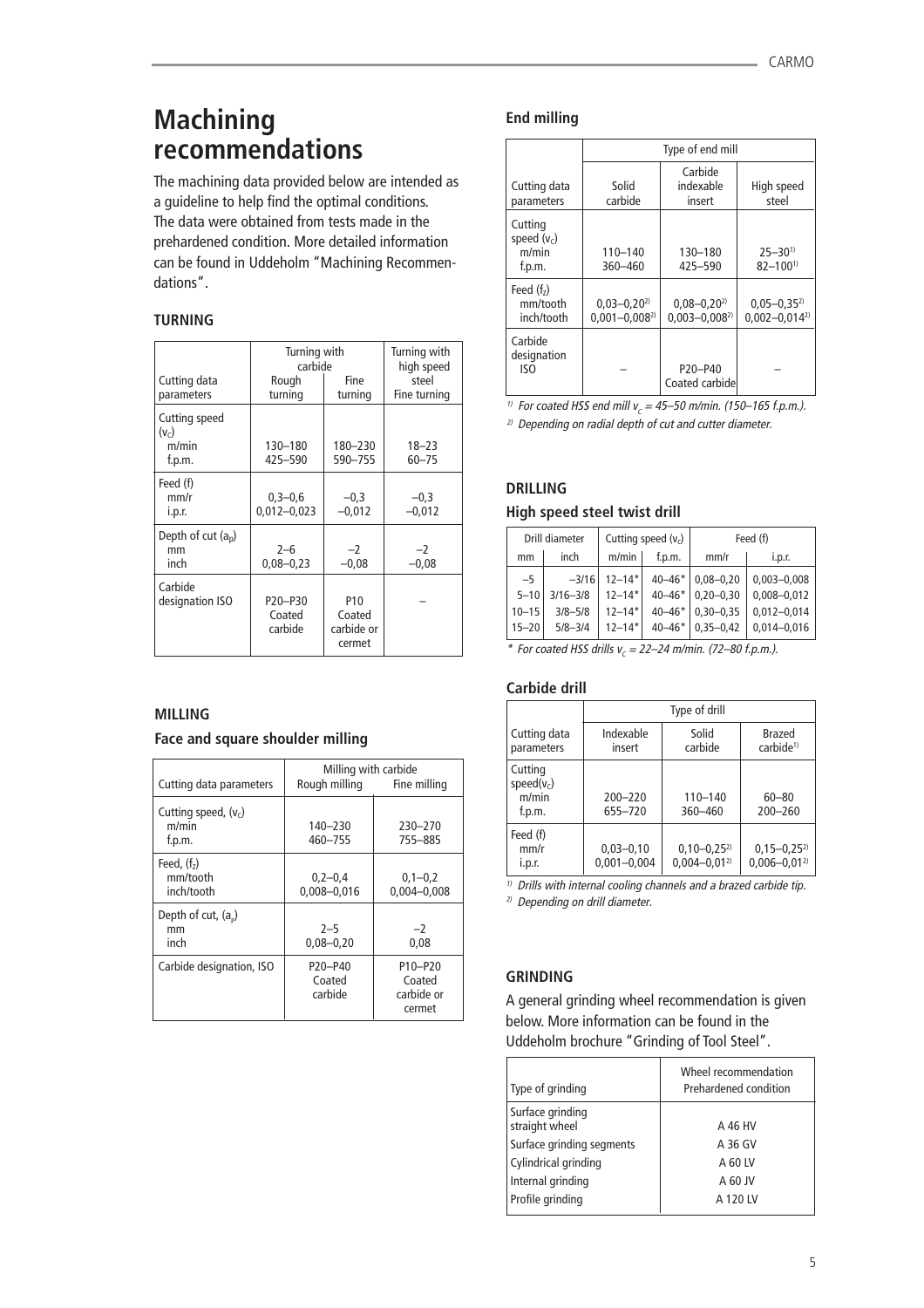## **Flame-hardening**

Use an oxy-acetylene burner for 1250–2500 l/h with a normal flame.

Temperature:  $950 \pm 30^{\circ}$ C (1740  $\pm 50^{\circ}$ F).

Hardness: surface 58  $\pm$ 2 HRC, at a depth of 3–4 mm 400 HV<sub>10 kg</sub>.

A temperature guide for judgement of the right flame hardening temperature can be obtained from your local Uddeholm office.

## **Welding recommendations**

## **GENERAL**

When cold work steels are welded, there is always a risk of cracking in the weld metal and/or in the heat affected zone (HAZ). However, cracking can be avoided by using a proper welding technique and the right consumables. Wrought material is always easier to weld than castings because it has a higher toughness.

In general, the following is valid:

- Always keep the arc length as short as possible. The coated electrode should be angled at 90° to the joint sides to avoid undercut. In addition, the electrode should be held at an angle of 75–80° to the direction of forward travel.
- Larger repair welds must be made at elevated temperature. The temperature of the workpiece should be held as constant as possible during welding. The best way to keep the tool at constant temperature during welding is to use an insulated box with thermostatically regulated electrical heating elements inside the walls.
- The first two layers should always be welded with the same heat input and with a small diameter electrode (max 3,25 Ø electrode for MMA or max 120A for TIG welding).
- First of all, the parent metal is clad in using an appropriate number of runs. All other runs should then be made up on top of pre-existing weld metal except in those cases where soft metal electrodes of the type 29/9 are used. When a soft weld metal is used, a space of 3 mm must be left below the finished surface so that the hard facing electrode can be used to give the right surface hardness on the welded tool.
- For large weld repairs, the parent metal should be coated with a soft weld metal of the 29/9 type (i.e. 29% Cr, 9% Ni electrodes AWS ER 312

or AWS E312), which gives a tougher weld metal with lower hardness.

- The choice of electrode for welding depends on the hardness required in the weld metal (see table below).
- In order to obtain the required hardness (as given in the table below), the weld should be built up with at least 3 layers plus an additional layer which is ground off after welding has been completed. When welding tool steels, the last layer should always be ground off.
- It should be noted that differences between expected and achieved hardness in the weld metal normally depend on how the grinding of the last layer has been carried out. Grinding should always be carried out before the temperature in the tool sinks too much. If the grinding is too rough so that the weld becomes red hot, microcracks will appear in the weld metal.
- The following heat treatment cycle is recommended for large weld repairs:
	- 1. Pre-heat the tool to 200–250°C (390–480°F). Keep that temperature during the whole welding operation.
	- 2. Let the tool cool slowly after welding to 70°C (160°F).
	- 3. Temper the tool at a temperature 20°C (70°F) below previously used preheating temperature.

## **JOINT PREPARATION**

The importance of careful joint preparation cannot be over-emphasized. Cracks should be ground out so that the joint bottom is rounded and the sides of the joint slope at an angle of at least 30° to the vertical. The width of the joint bottom should be at least 1 mm greater than the electrode diameter (including the coating) which is used.

Further recommendations on welding of tool steels can be found in the Uddeholm brochure "Welding of Tool Steel".

| TIG Welding Consumables for wrought Carmo |  |
|-------------------------------------------|--|
|-------------------------------------------|--|

| Condition<br>of material     | Consumables                                                                                                                                    | <b>Hardness</b><br>as welded                            | <b>Hardness</b><br>after re-<br>hardening                                         | Preheating <sup>1)</sup><br>temperature |
|------------------------------|------------------------------------------------------------------------------------------------------------------------------------------------|---------------------------------------------------------|-----------------------------------------------------------------------------------|-----------------------------------------|
| Hardened<br>Pre-<br>hardened | <b>UTPA 651</b><br>CastoTig 680 <sup>2)</sup><br><b>UTPA 73G2</b><br>UTPA 67S<br><b>UTPA 696</b><br>CALMAX/<br>CARMO<br>TIG-WELD <sup>3)</sup> | 240 HB<br>230 HB<br>53-56 HRC<br>55-58 HRC<br>60-64 HRC | Austenitic<br>Austenitic<br><b>57 HRC</b><br><b>52 HRC</b><br>58-61 HRC 58-61 HRC | 200-250°C<br>$(390 - 480$ °F)           |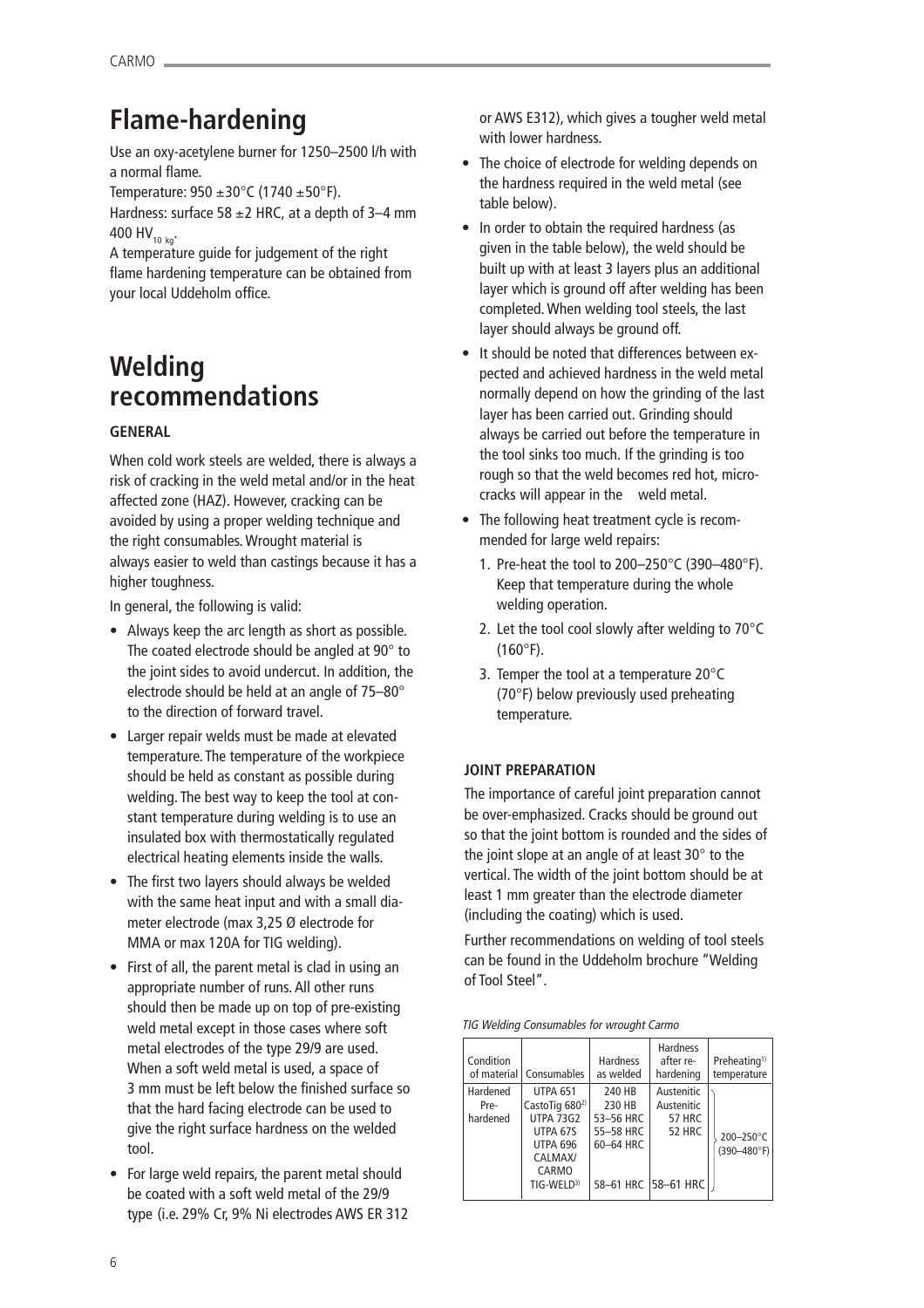MMA (SMAW) Consumables for wrought Carmo

| Condition<br>οf<br>material | Consumables                 | <b>Hardness</b><br>as welded | <b>Hardness</b><br>after re-<br>hardening | Preheating <sup>1)</sup><br>temperature |
|-----------------------------|-----------------------------|------------------------------|-------------------------------------------|-----------------------------------------|
| Hardened                    | Avesta P74)                 | ca 270 HB                    | Austenitic                                |                                         |
| Pre-                        | Castolin 680S <sup>4)</sup> | ca 220 HB                    | Austenitic                                |                                         |
| hardened                    | <b>UTP 65D</b>              | ca 250 HB                    | Austenitic                                |                                         |
|                             | <b>UTP 67S</b>              | 55-58 HRC                    | <b>52 HRC</b>                             |                                         |
|                             | <b>UTP 73G2</b>             | 55-58 HRC                    |                                           | 200-250°C                               |
|                             | CALMAX/                     |                              |                                           | $(390 - 480$ °F)                        |
|                             | CARMO WFID <sup>3)</sup>    |                              | 58-61 HRC 58-61 HRC                       |                                         |
|                             |                             |                              |                                           |                                         |

Remarks:

- $1)$  The tool should cool slowly after welding.
- 2) TIG rods of the type AWS ER 312.
- 3) Calmax/Carmo TIG-Weld/Weld consumables corresponds to the chemical composition of Carmo/Calmax, i.e. similar heat treatment respons.
- 4) MMA-Consumables of the type AWS E 312.

## **Cold work applications**

## **TYPICAL APPLICATION AREAS**

- General blanking and forming
- Heavy duty blanking and forming
- Deep drawing
- Coining
- Cold extrusion dies with complicated geometry
- Rolls
- Shear blades
- Prototype tooling.

## **TRADITIONAL PRESSWORK STEELS**

The majority of presswork tools used today are manufactured using traditional tool steels such as O1, A2, D2, D3 and D6.

These steels offer an apparent adequate wear resistance and their hardness range is suitable for most



Tool for producing floor parts.

applications. However, the poor toughness, flameand induction hardenability and weldability of these grades often results in low productivity and high maintenance costs due to unexpected tool failure. For this reason, the new general presswork tool steel Carmo has been developed. The aim of Carmo is to secure an optimal tooling economy, i.e. the lowest tooling costs per part produced.

## **TODAYS DEMANDS**

The presswork industry has gone through some considerable changes in the last decades. Stainless steel and surface coated strip have been commercialized and high speed presses have been developed. To these technological advances just in time (JIT) manufacture and the moves toward increased productivity and tool life guarantees must be added. The traditional presswork tool steels are still routinely specified and selected but often result in poor tool performance and productivity. The well balanced properties profile of Carmo is much better matched to modern work materials and manufacturing methods. Carmo offers the high degree of safety which is essential for optimal tooling performance and maximum productivity.

## **RESISTANCE TO FAILURE MECHANISMS**



\* Carmo is delivered in prehardened condition in order to improve the flame-/induction hardenability, which is thenormal hardening procedure for Carmo. But Carmo can however also be through hardened. All other steels in this table are normally through hardened.

## **Further information**

Please contact your local Uddeholm office for further information on the selection, heat treatment and application of Uddeholm tool steels.